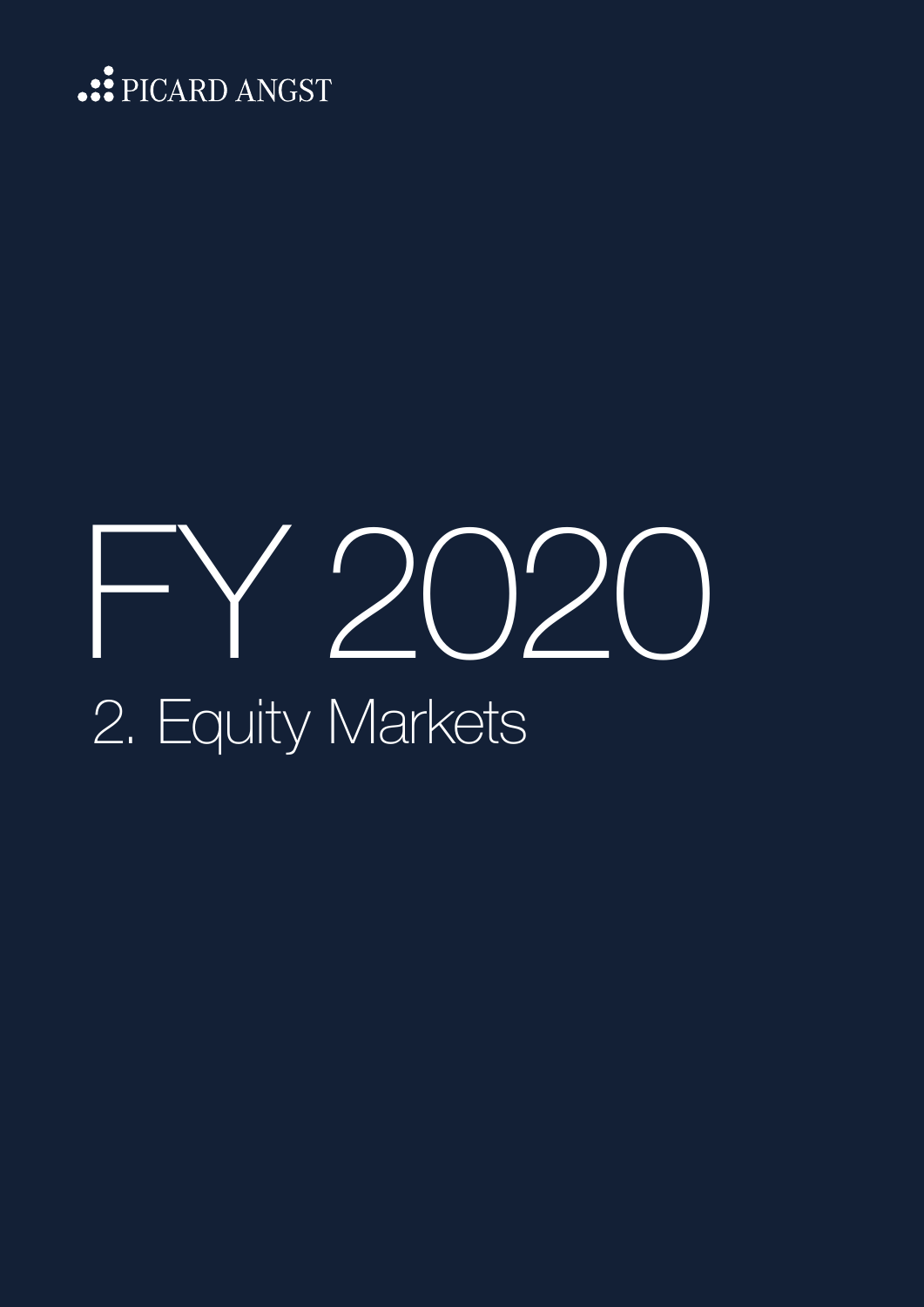# Focus on favourable valuations

Dr. David-Michael Lincke, Head of Portfolio Management

# In brief

- · Over the past year, following the US Federal Reserve's change of course, the equity markets have focused solely on a global easing of monetary policy, whereby the signs of a progressive cooling of the global economy and declining corporate profits were deliberately ignored.
- · In fact, the development of the global equity market over the course of the year can almost entirely be attributed to the development of the liquidity provided by the central banks.
- · Cautious growth prospects for the global economy and the lack of a fundamental underpinning of the bull market are cautionary reminders for the coming year. Both the European and American equity markets slipped into a corporate earnings recession this year; the profit expectations for 2020 appear overambitious, especially for the American equity market.
- · Distinct valuation divergences between regions, countries and sectors call for selectivity from investors but also open up opportunities. In addition to emerging markets, the mediumand long-term return prospects are attractive for parts of Europe. Energy and European banks stand out as attractive sectors, while technology stocks are likely to have exhausted their potential.
- · The US equity market is threatening to become the victim of its own success: its high outperformance compared with the rest of the world comes with the downside of excessive valuations, which cause us to keep our distance.

# **Outlook**

With astonishing carelessness and spurred on by the central bank's reopened money taps, global equity markets have climbed to new highs. Next year, however, the climate is likely to become tougher. Even optimistic

scenarios for the global economic outlook postulate a modest recovery in growth at best. It is doubtful that this will enable the earnings growth hoped for next year and validate the runaway prices in view of the clear current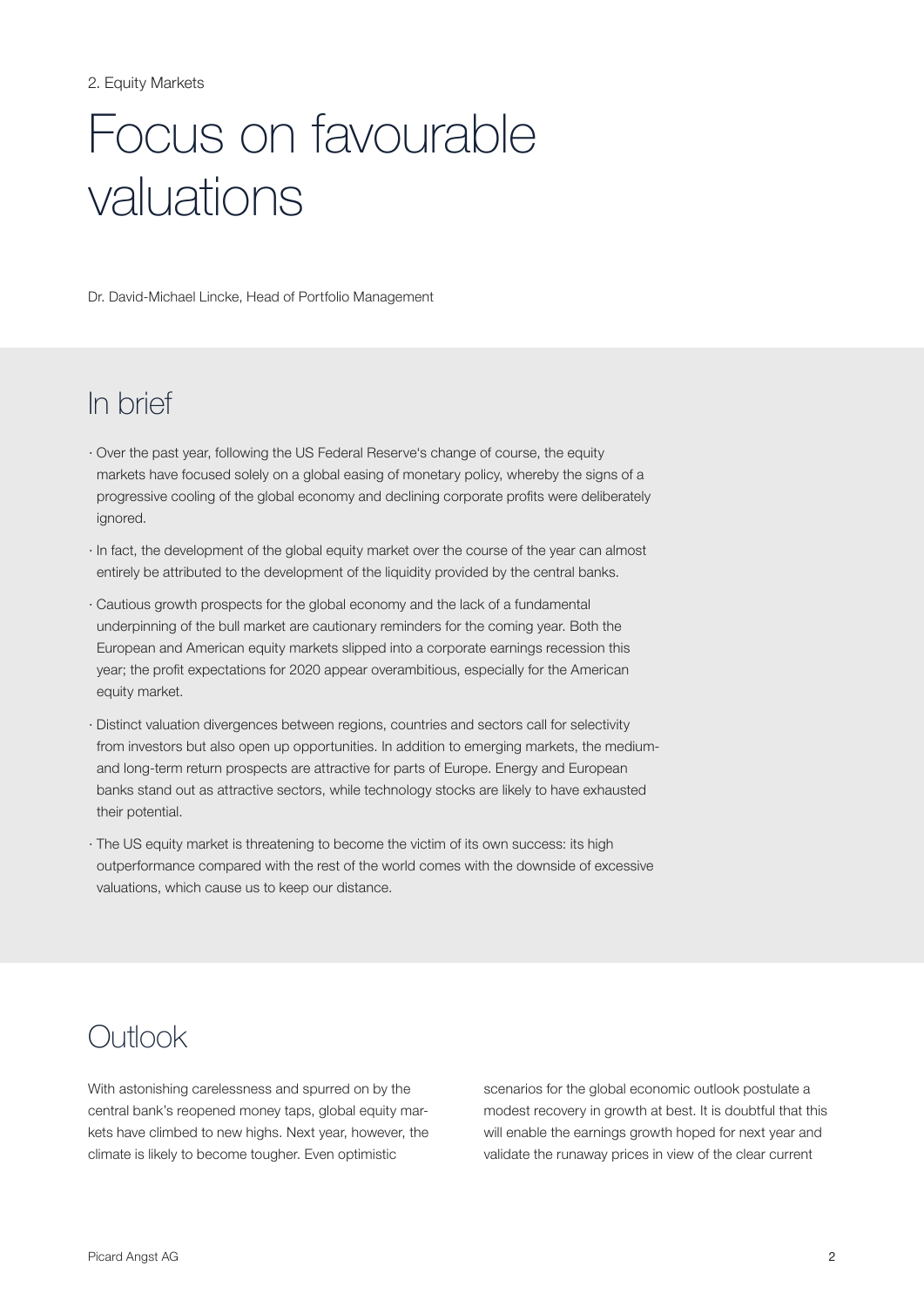recession in corporate profits. Investors are therefore advised to be selective and to focus on favourable valuations. At the country and regional level, this is particularly true of emerging markets, but Japan and individual markets on the European periphery are also luring customers with bargains. US equities, on the other hand, should be avoided. Not only are they extremely expensive to value, but the high weight of the technology sector also increases the risk.

## 2.1 Equity Markets Equity markets in a liquidity frenzy

Over the past year, following the Federal Reserve's change of course, equity markets have focused solely on the prospect of a global easing of monetary policy. As a result, not only were the losses of the previous year made up again, but new highs were even reached in some cases. The signs of a progressive cooling of the global economy and declining corporate profits were deliberately ignored here. Only the headline-grabbing ups and downs of the trade dispute between the United States and China could temporarily dampen the risk appetite, but not for long. This is particularity astonishing when you consider that the economic impact of tariff-related distortions on world trade is fading in the face of the general slowdown in the global economy, which is being driven in particular by China.

In fact, in quantitative terms, the development of the global equity market measured by the MSCI World DM benchmark over the course of the year can also almost entirely be attributed to the development of the liquidity provided by the central banks (see Fig. 12).



# Global equity markets under the spell of central bank liquidity

Source: Bloomberg LP, 29 November 2019

Fig. 12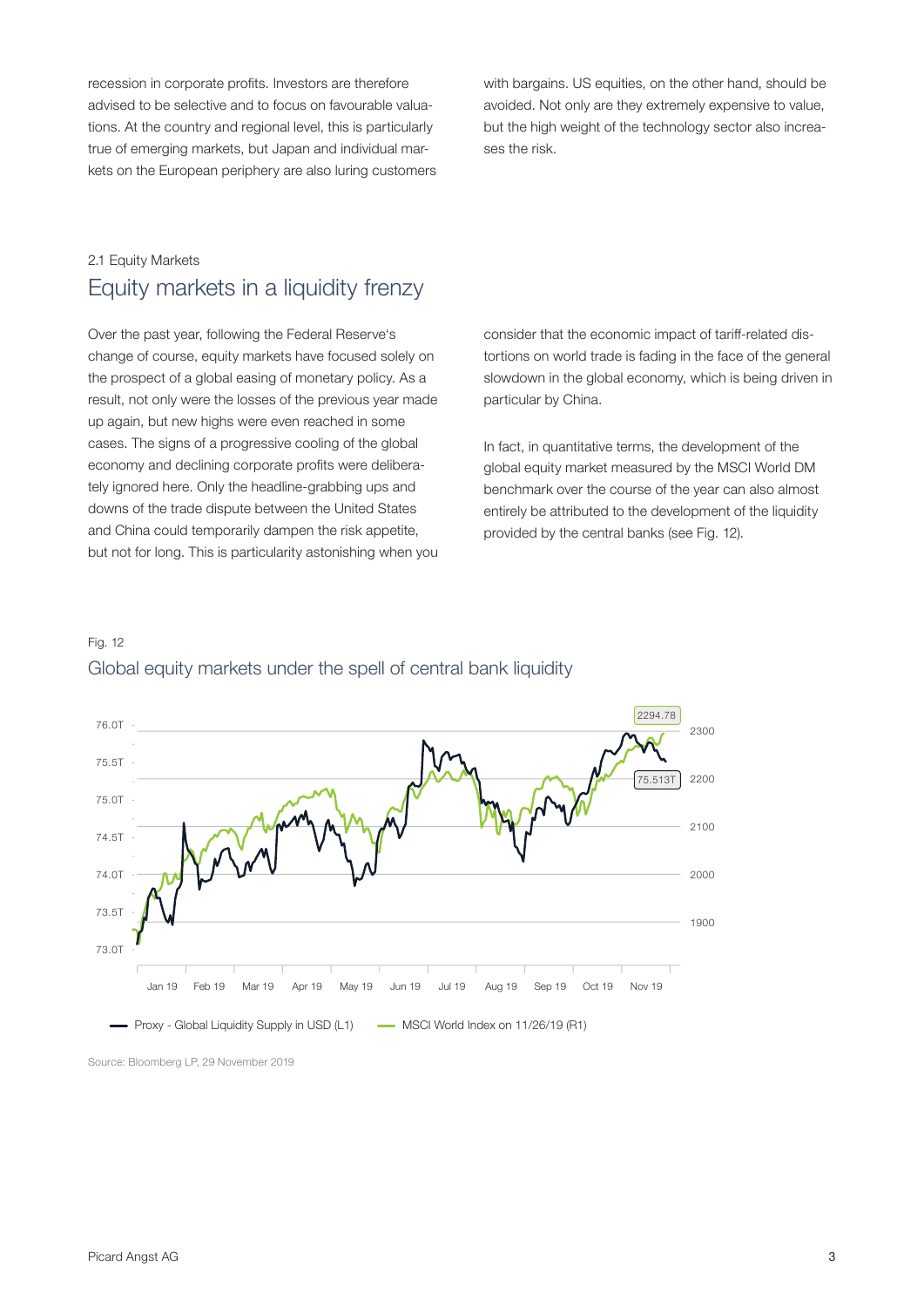As in previous market phases, which were dominated by monetary policy activities, this is reflected in an increasing dampening of achieved and realised equity market volatility. Hence the VIX Index, a barometer of the short-term implied volatilities of options on the broad American S&P 500 benchmark, is again approaching the single-digit range, which has not been reached since 2017. This is accompanied by an increasingly one-sided positioning of speculative market participants in the corresponding

futures. These investors' bets on further declining volatility (net short position) have already reached a new record level beyond the extreme values of 2017 (see 3). As a result, a crash on the volatility market occurred at the beginning of 2018, marking a medium-term top on the global equity markets. Once again, there is a high probability that the resolution of this imbalance will have a corrective effect on the equity markets.

#### Fig. 13 Implicit share volatility in free fall



VIX Index (Chicago Board Options Exchange SPX Volatility Index)

CBOE VIX Futures Non-Commercial Net Long Position on 11/19/19

Source: Bloomberg LP, 29 November 2019

However, it is not just internal equity market fundamental and technical factors that draw scepticism about the sustainability of the current bull market. The global macro environment and in particular the ongoing slowdown of the Chinese economy are also providing warning signals (see also the chapter "Macroeconomic Trends, Bonds and Currencies"). Over the past decade, the rest of the world's increasing dependence on the fate of China has resulted in a high correlation between the rolling returns of the global MSCI World DM benchmark and the intensity of credit expansion in China (see Fig. 14). The Chinese credit impulse has developed into a leading indicator for the equity market with a lead time of around five months.

The limited impact that the current Chinese stimulus measures have had thus far and the reluctance or lack of room for manoeuvre on the part of the People's Bank of China and the government to do substantially more suggest that the current divergence will close downwards.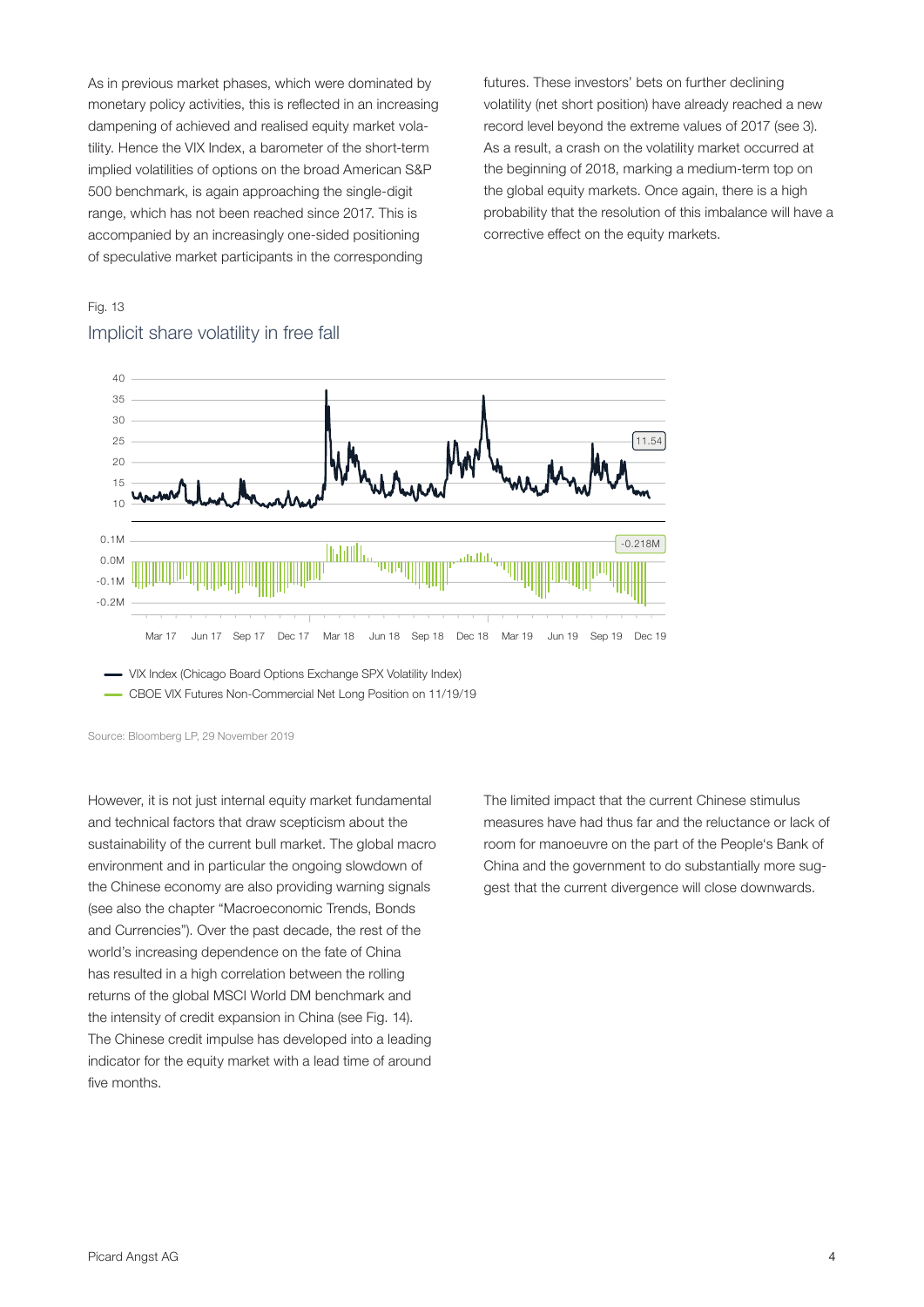#### Fig. 14

Close link between global equity market and Chinese credit expansion: Rolling twelve-month return of the MSCI World DM Index vs. Credit impulse of the Chinese economy with five months lead time





Source: Bloomberg LP, 29 November 2019

It is striking how clearly the equity markets of the emerging countries have been lagging behind most of the developed equity markets over the past year (see Fig. 15). The emerging economies are much more exposed to the dynamics of world trade. It is therefore not surprising that, against the backdrop of a reduction in expectations and repeated delays regarding the reaching an agreement between China and the United States, this underperformance has continued to accentuate in the second half of the year.

However, given the sustained higher growth rates in these parts of the world, it is surprising that the emerging markets have been experiencing a relative weakness in performance for almost ten years. Emerging market equities have now lost all the outperformance they gained against the developed equity markets since 2005. Conversely, this has also accentuated the valuation advantage for companies in these regions, which raises medium- and longer-term return expectations significantly above the OECD average.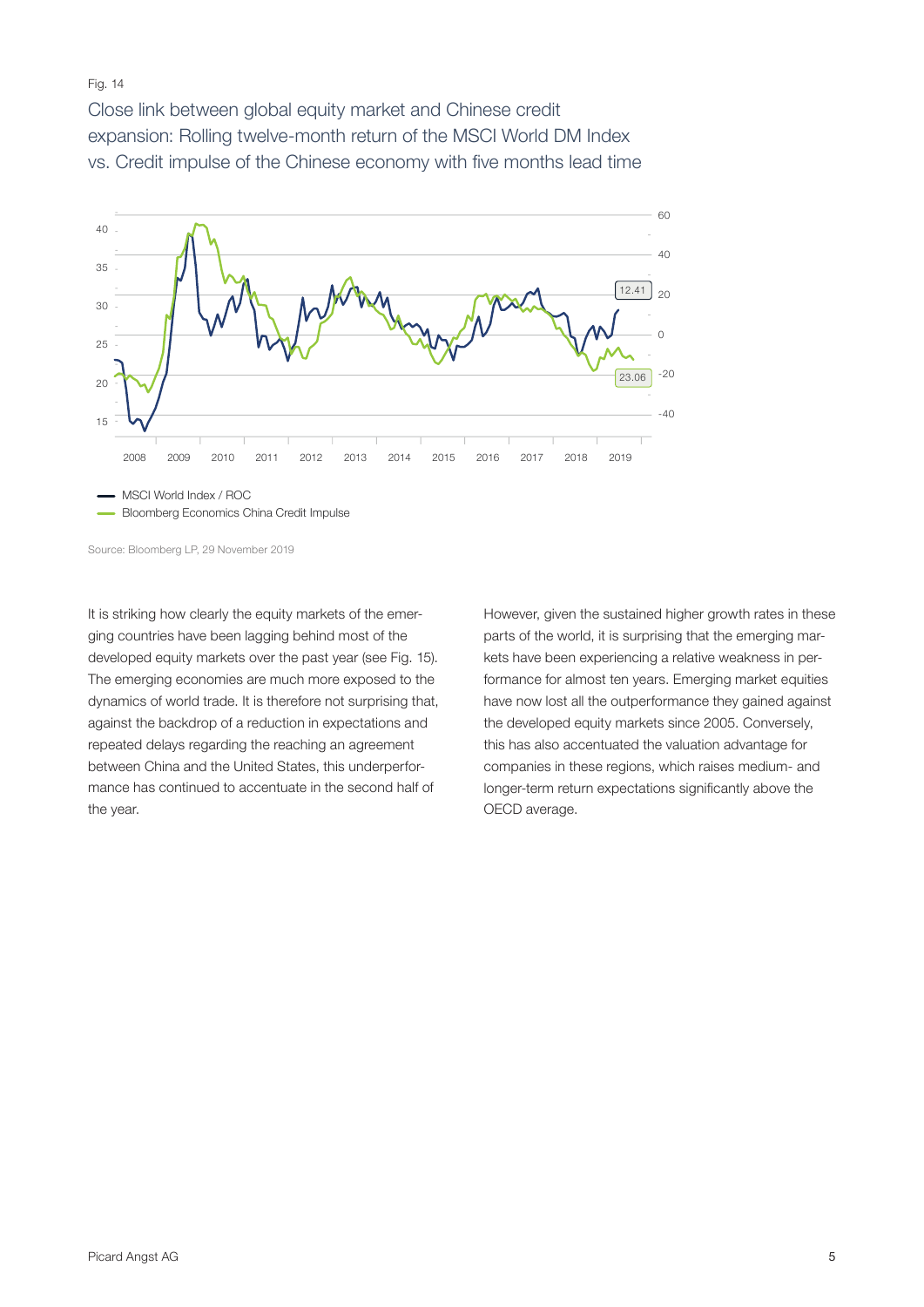#### Fig. 15 Development of selected equity markets in 2019 Time series indexed at 100 as at 31.12.2018



Source: Bloomberg LP, 29 November 2019

# 2.2 Equity Markets Uncertain earnings prospects for companies and pronounced valuation divergences require selectivity on the part of investors

Both the European and American equity markets slipped into a corporate earnings recession over the past year. In the first three quarters, profits fell below the previous year's level, particularly in the third quarter with reductions of almost 5% in Europe and 3% in the United States. For the fourth quarter as well, consensus estimates assume that earnings will continue to fall.

However, a strong recovery is expected for the coming year. According to the consensus forecast, corporate profits in the United States, Europe, Switzerland and Japan are expected to rise by 8% to 9% in 2020. However, the modest economic outlook raises doubts about this optimism.

By contrast, the outlook for emerging market equities is improving again. The hoped-for trade ceasefire between the United States and China and the likelihood of further cuts in US interest rates should support growth in emerging markets. With an average of 4%, the emerging markets' economies are likely to grow much more strongly in the coming period, with industrialised countries boosting their profits by 14%.

The emerging markets' currencies have lost a lot of ground but are showing signs of bottoming out and are trading significantly below value. A substantial depreciation of the US dollar, which we expect for the coming year (see also the chapter "Macroeconomic trends, bonds and currencies"), will help not only EM currencies but also corporate earnings growth.

This is compounded by the growth-enhancing effect of an increase in capital inflows into emerging markets and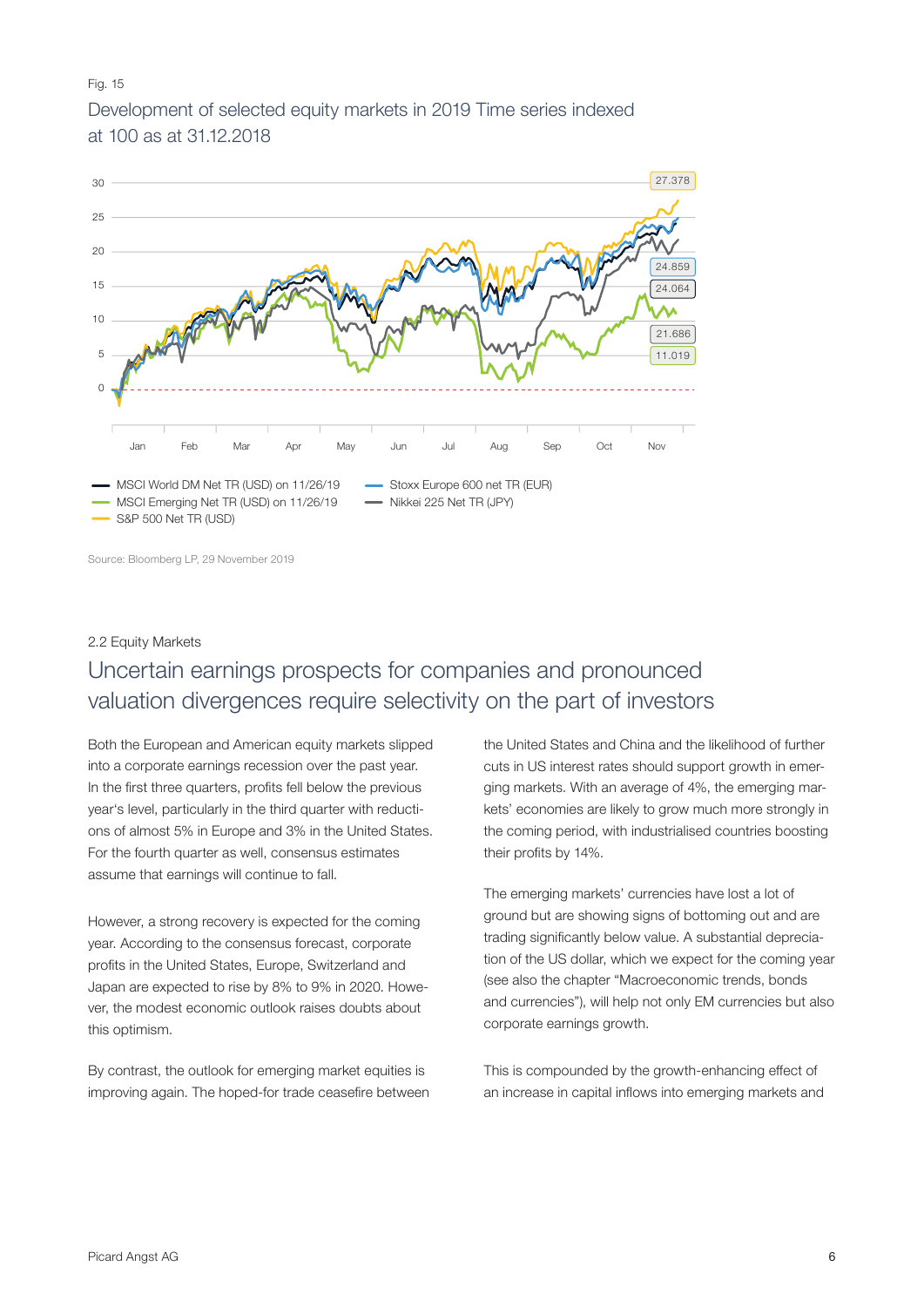the fact that many investors are still cautious about the outlook for emerging market economies. In our view, this should be seen as a counter-indicator that suggests upward potential.

Taking a valuation yardstick such as the cyclically-adjusted price-to-earnings ratio (commonly referred to as the Shiller P/E ratio) as a basis – which has proven its worth with regard to its forecasting power over longer time horizons – a picture emerges of an unusually high spread in valuations, not only between industrialised and emerging countries but also within the block of OECD countries.

It is hardly surprising that the equity markets of many emerging countries appear attractive below this level. However, individual industrialised countries are also still clearly undervalued.

Japan remains our favourite industrialised country. Even though the economy is suffering from a slowdown of

exports, equity valuations not only remain attractive on a relative basis, but also on an absolute basis. Of all the industrialised countries, Japanese equities are valued by most favourably by far. The low indebtedness of Japanese companies is another argument: On average, the ratio of net indebtedness to EBITDA is below 1.5%, which is lower than in the other industrialised countries. In addition, the Japanese central bank continues to pursue an extremely loose monetary policy.

Individual European markets also appear attractive from a valuation perspective. In view of the pessimism that Europe is showing on the financial markets, this is not surprising. However, reservations on the part of investors are understandable given European equities' years of sustained underperformance compared with the rest of the world (see Fig. 16), underpinned by largely stagnating corporate earnings.

#### Fig. 16 Long-term underperformance of European equities compared with the rest of the world



- MSCI Pan Euro NTR Index / MSCI ACWI ex-Europe NTR Index (EUR)

Source: Bloomberg LP, 29 November 2019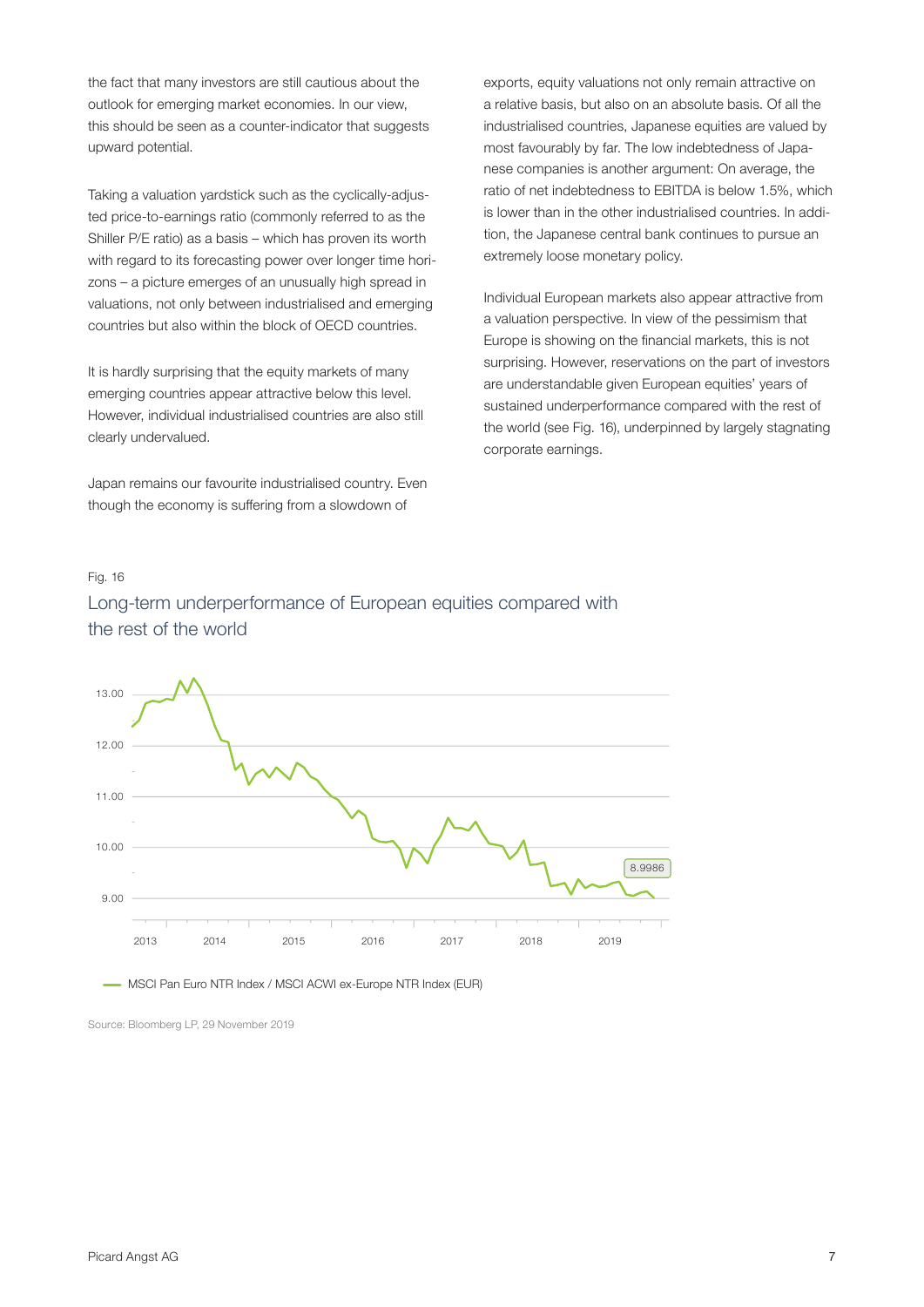In view of its export orientation, a lack of momentum has increasingly turned the European equity market into a representative tool for the condition of the emerging economies. If demand accelerates in the emerging markets, companies will benefit, but this decline will be due to a lack of impetus in view of the structural growth weakness in the European domestic market.

Improved prospects for the emerging markets in the coming year could therefore also promise good things for Europe, even if the domestic economy is paralysed and the scope for monetary policy has been largely exhausted (despite assurances to the contrary by ECB representatives).

Particularly low valuations can be found in the countries on the periphery of Europe that have been shaken by the debt crisis, where, alongside Spain, Italy stands out above all. The Swiss equity market, on the other hand, is one of the most expensive in the world; however, in view of its defensive qualities, it should be able to hold its own in the coming year under the scenario of a weak economic environment and perform better than the European average.

#### 2.3 Equity Markets

# At sector level, prospects are opening up for energy stocks and European banks, while technology stocks appear overpriced

Commodity-related equities, including energy stocks in particular, turned out to be one of the sectors with the weakest development over the past year. Against this backdrop, the sector's dividend return has risen to nearly 5%, the highest in more than twenty years and well above the return on ten-year US Treasury bonds (see Figure 17).

From a valuation perspective, too, there are a number of arguments in favour of energy companies. Many stocks are quoted below the replacement value of their reserves, a situation last witnessed at the end of the previous decade in the wake of the global financial crisis.



#### Fig. 17 Attractive dividend return for energy stocks of almost 5% on average

Source: Bloomberg LP, 29 November 2019

- US Govermment 10 Year Yield (L1)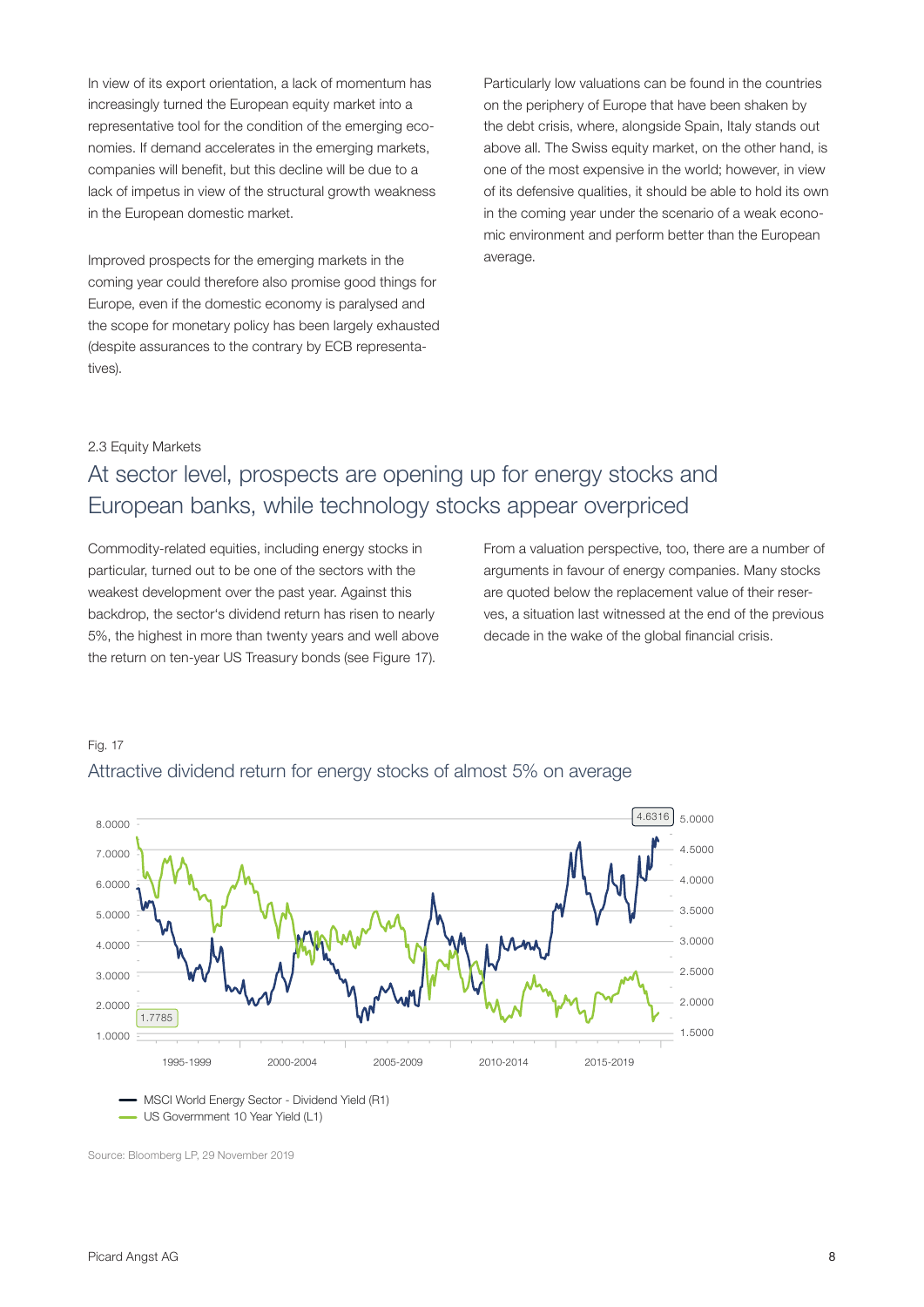Most European banks are valued even lower and only traded at a fraction of their book value (see Fig. 18). The recovery of the broad equity market over the past year has been largely overlooked. In contrast to the US banking system, regulators in Europe failed to implement rigorous recapitalisations in the aftermath of the financial crisis ten years ago, and to wind up institutions that were not viable in the long term or to merge then with stronger partners. The result is a structural weakness in earnings, which is reflected in an exorbitant valuation discount to American banks (see Fig. 18). This was put to bed for the time being in 2018; nevertheless, at the beginning of this year we warned against following the siren call of low valuations and to stay away.

In the meantime, however, the valuation of the banking sector relative to the overall market has reached extreme values, which has been followed in the past each time by a phase of significant outperformance. Thus, the book value discount is now more than two standard deviations below the book value of the overall market, while the dividend yield of the banks exceeds that of the overall market by two standard deviations.

The ECB is also making efforts to take account of the banks' lack of profitability through relaxations of and derogations to its negative interest rate regime. In addition, two of investors' biggest concerns have evaporated over the past year: the budget conflict with Brussels, which was a burden on the Italian bond market, has been resolved and the ECB has resumed its quantitative easing programme.

#### Fig. 18

#### Massive valuation discount of European versus American banks shows signs of stabilization



Spread of P/B Ratio Between US and EU Banks

Source: Bloomberg LP, 29 November 2019

In contrast, the prices of defensive stocks such as utilities, pharmaceuticals and consumer staples, which are currently very attractive to investors in view of the shaky economic outlook, are already reflecting respectable premiums.

The prospects for technology stocks are also unattractive. In the past year, they again followed the pattern of previous years and clearly outperformed the broad equity market with their price gains. However, this outperformance has not been underpinned by correspondingly stronger profitability since 2018 (see Fig. 19).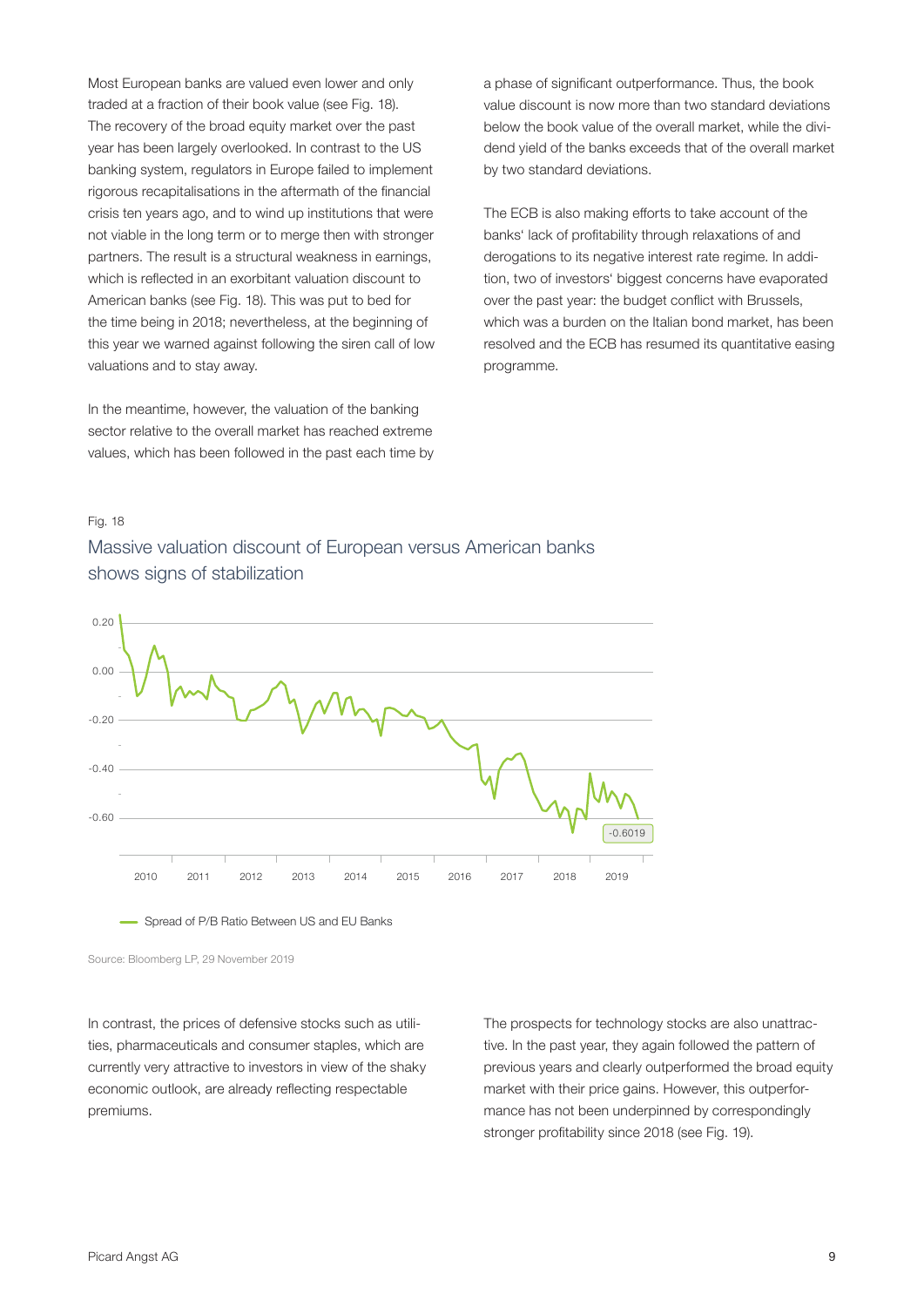But this is not the only reason why the technology sector is likely start running out or air next year. Twenty years after the internet bubble, the sector has once again become a driving force, especially in the US equity market. Their share of market capitalisation now stands at over 25%, a level that was only crossed once before for a short time at the turn of the century, before the speculative bubble burst. The broad equities market's dependence on the fate of the technology sector is therefore currently higher than ever before.

Until now, investors have ignored the potential risks that the trade war poses for technology stocks, which will likely come back to haunt them in the future. The fact that the US government has blacklisted Chinese companies such as Huawei is raising the spectre of a new technological Cold War and illustrates how susceptible companies in this sector are to sudden restrictions. Due to the close interdependence of the value chains, the consequences will be felt over time along the entire global value chain. The risk that the technology sector poses

for the broad equities market is by no means limited to a potential clouding of the course of business. The high sector concentration is in particular the result of the strong positive network effects that characterise many of the business models; the positive externalities promote a winner-takes-all dynamic whose natural end result is the establishment of monopolies. Although the interpretation of antitrust law in the United States has become much more cautious since the Reagan era, the fact that the reach of advertising and social media platforms has now entered the political sphere and even influenced the outcome of elections has provoked a potentially far-reaching political reaction. Even if the destruction of monopolistic structures were to be halted, the mere introduction and enforcement of more stringent regulation to protect private data sovereignty and privacy could severely affect the business models of the technology giants. The US Department of Justice's recent announcement of an antitrust investigation into Google's parent company Alphabet underscores the seriousness of this risk.

#### Fig. 19



#### The outperformance of technology stocks lacks the support of a relatively higher growth in corporate earnings

Source: Bloomberg LP, 29 November 2019

S&P 500 Information Technology / S&P 500 Index Ratio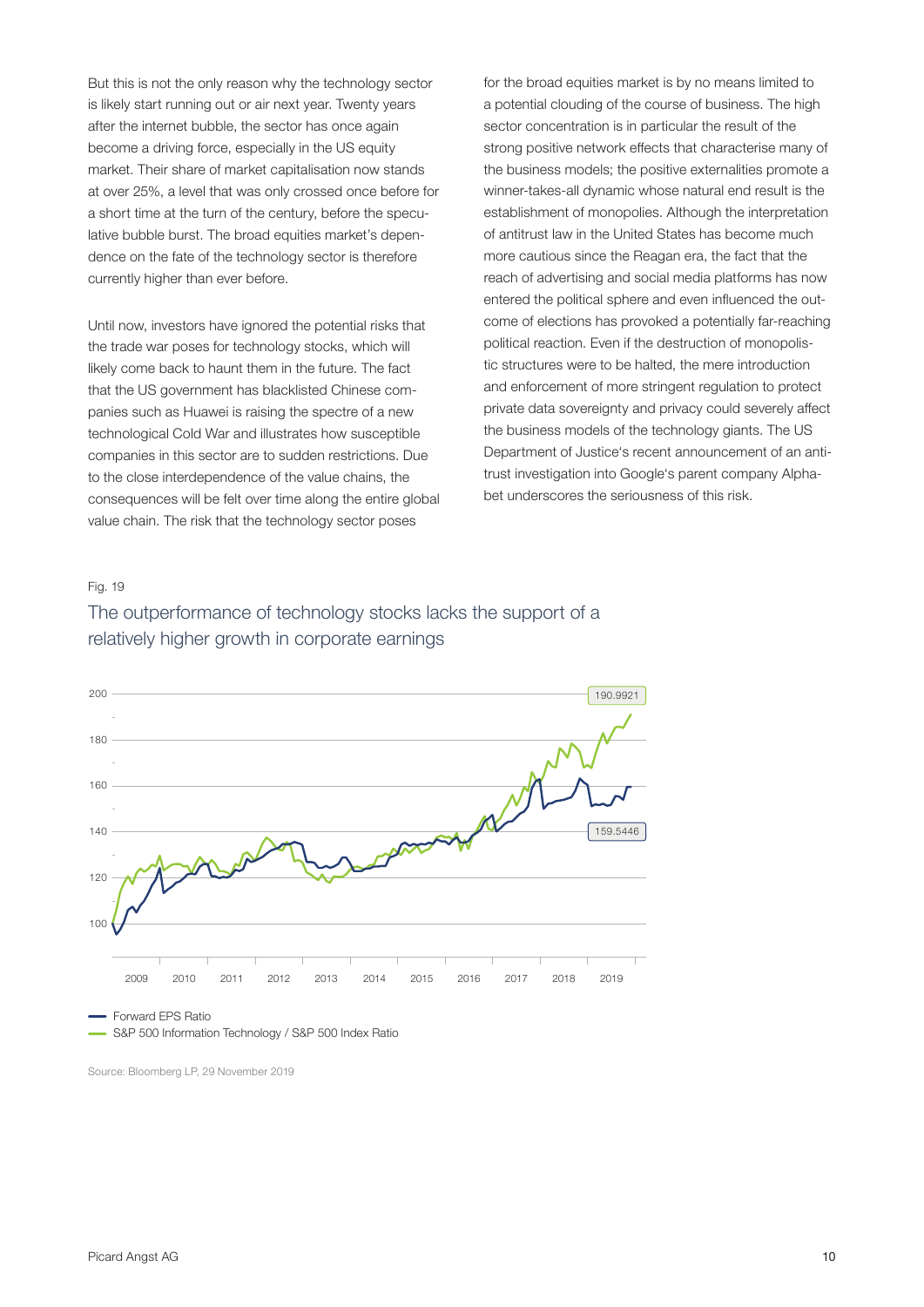#### 2.4 Equity Markets US stocks – high flyers with signs of fatigue

Nothing seems to stop the outperformance of the US equity market against the rest of the world. In the past year, it has once again outpaced the rest of the world,

which, based on the MSCI ACWI ex-US Index, has been in a sideways consolidation for almost a decade (see Fig. 20).

#### Fig. 20





NSCI ACWI ex-USA Net Total Return USD Index

- MSCI USA Net Total Return USD Index

Source: Bloomberg LP, 29 November 2019

At the same time, however, the US market is becoming increasingly unattractive from a fundamental point of view. The development of fundamental data and corporate profits over the past few years has by no means kept pace with the share price. Around five years ago, there was already a decoupling of corporate profits from the National Income and Profit Accounts (NIPA profits) collected within the scope of national accounting for the entire national economy. Since then, they have exhibited no sustainable growth and have only developed sideways. However, the index also appears significantly overvalued compared to the accounting profits of the S&P 500 companies per share (see Fig. 21).

There are good reasons for temporary divergences between the two profit time series. Over the long term, however, both will find themselves again, with NIPA profit typically playing the role of a leading indicator with a lead time of around twelve months. The current divergence particularly reflects the fact that the source of much of the profit growth in recent years is due to financial engineering in the form of massive share buyback programs financed largely by the increasing leverage of corporate balance sheets. This significantly increased the reported earnings per outstanding share.

However, historical example shows that, sooner or later, phases of a strong drift between price and earnings performance of broad market indices will inevitably be followed by a renewed convergence between profits and prices. See, for example, the period from 1996 to 2003 marked by the internet bubble in Figure 21.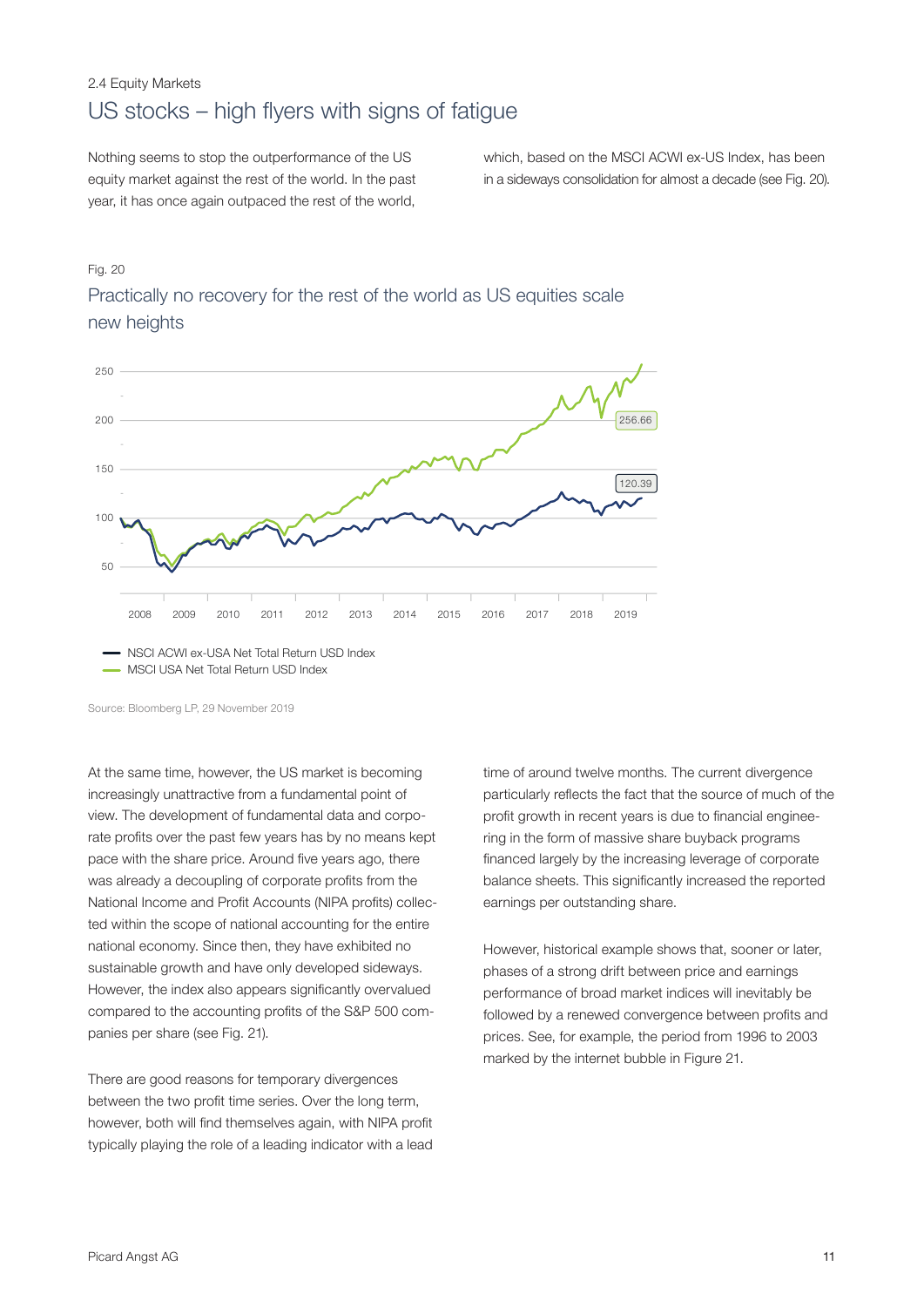#### Fig. 21 US share prices outpace corporate profits



Source: Bloomberg LP, 29 November 2019

This also explains the persistently subdued-to-negative investor sentiment regarding equities, which is reflected in sustained outflows from equity funds despite new highs. In addition, the high level of equity sales by corporate insiders is anything but a sign of confidence in the attractiveness of the US equity market.

Companies themselves have jumped into the breach as buyers. Share buybacks fed by tax savings, repatriated capital and debt made favourable by continued eased financing conditions in the capital markets have set new volume records in the United States. A study by the Ned Davis Research postulates that without this support, the US equity market would be 20% lower than the S&P 500 index. A decomposition of the cumulative net purchases of American equities over the last decade even reaches the conclusion that, besides foreign investors to a small extent, the companies themselves were the only net buyers of American equities over the last decade.

If one considers its high valuation and its disproportionately strong focus on cyclical industries, the US market appears all the less attractive. With the exception of Japan, this cyclical orientation is more pronounced in the US than in any other major market, and it is more exposed than emerging markets to cyclical sectors for the first time in its history.

For the coming year, influence of the upcoming election campaign for the US presidency should certainly not be underestimated. While it is in the interest of current incumbent Trump to bring about as robust an economic picture as possible against this backdrop, the ideological character and political goals of various opponents on the Democratic side pose risks for the equity market. In particular, Senator Elizabeth Warren, who is cited with good chances of receiving the democratic nomination, could become an Achilles' heel for the equity market. Her political programme includes stricter regulation of banks, a break-up of monopolies in the technology sector and a ban on fracking technology for oil production.

With regard to portfolio positioning, this indicates a significant underweighting, if not elimination, of the exposure to US equities. The extent of the valuation divergences also makes currency-neutral, market-neutral long-short combinations appear attractive, especially with regard to Japan, the emerging markets and Europe.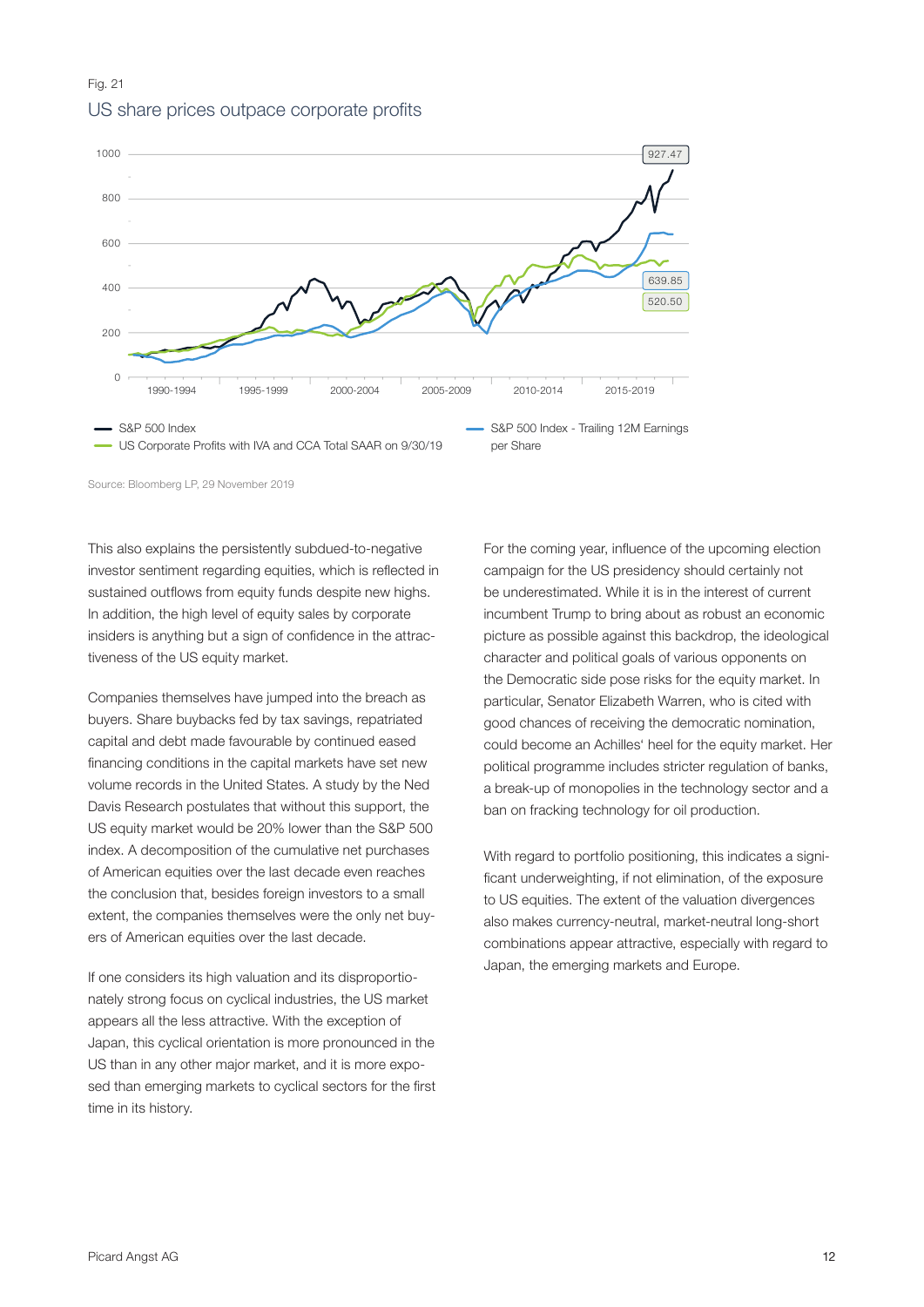#### Fig. 22 Cumulative net purchases of US equities over the last decade



Source: Oxford Economics, Macrobond, 29 November 2019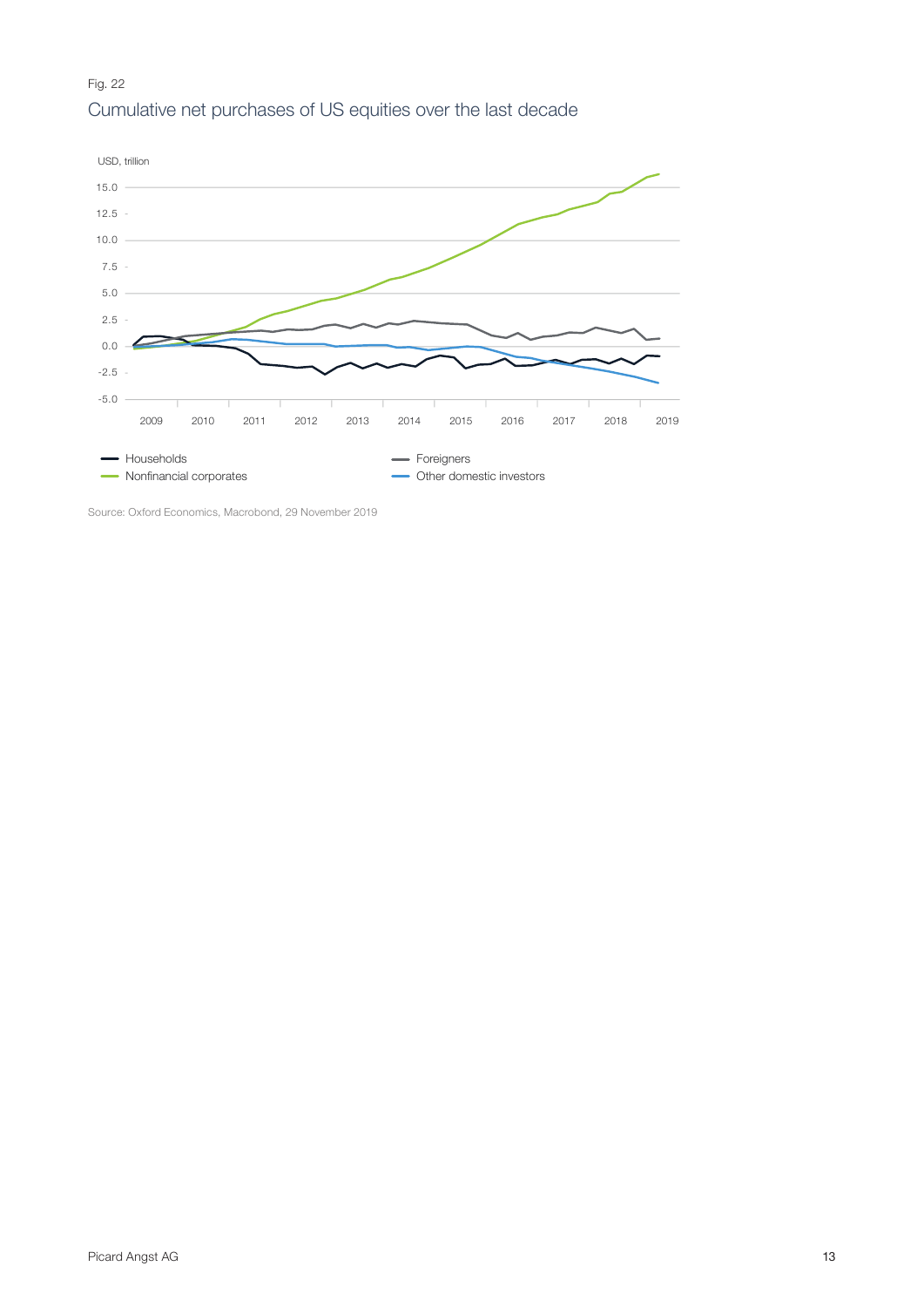# Picard Angst Systematic Equity Switzerland

The fund invests in Swiss equities using a systematic, risk-controlled investment approach. Additional factor premiums are tapped while maintaining a risk profile comparable to passive investment strategies.



Performance Picard Angst Systematic Equity Switzerland I CHF Source: Bloomberg LP, 04 December 2019

Factsheets and other documents can be found at [picardangst.ch/downloads](https://www.picardangst.ch/en/downloads#filtering,search:Systematic%20Equity%20Switzerland) or directly from your contact person.

# Your Contacts



#### Alexandre Denoyelle

Client Advisor Switzerland (French) E-Mail: [alexandre.denoyelle@picardangst.com](mailto:alexandre.denoyelle%40picardangst.com?subject=FY%202020%20Outlook%20and%20Comment) T +41 55 290 50 84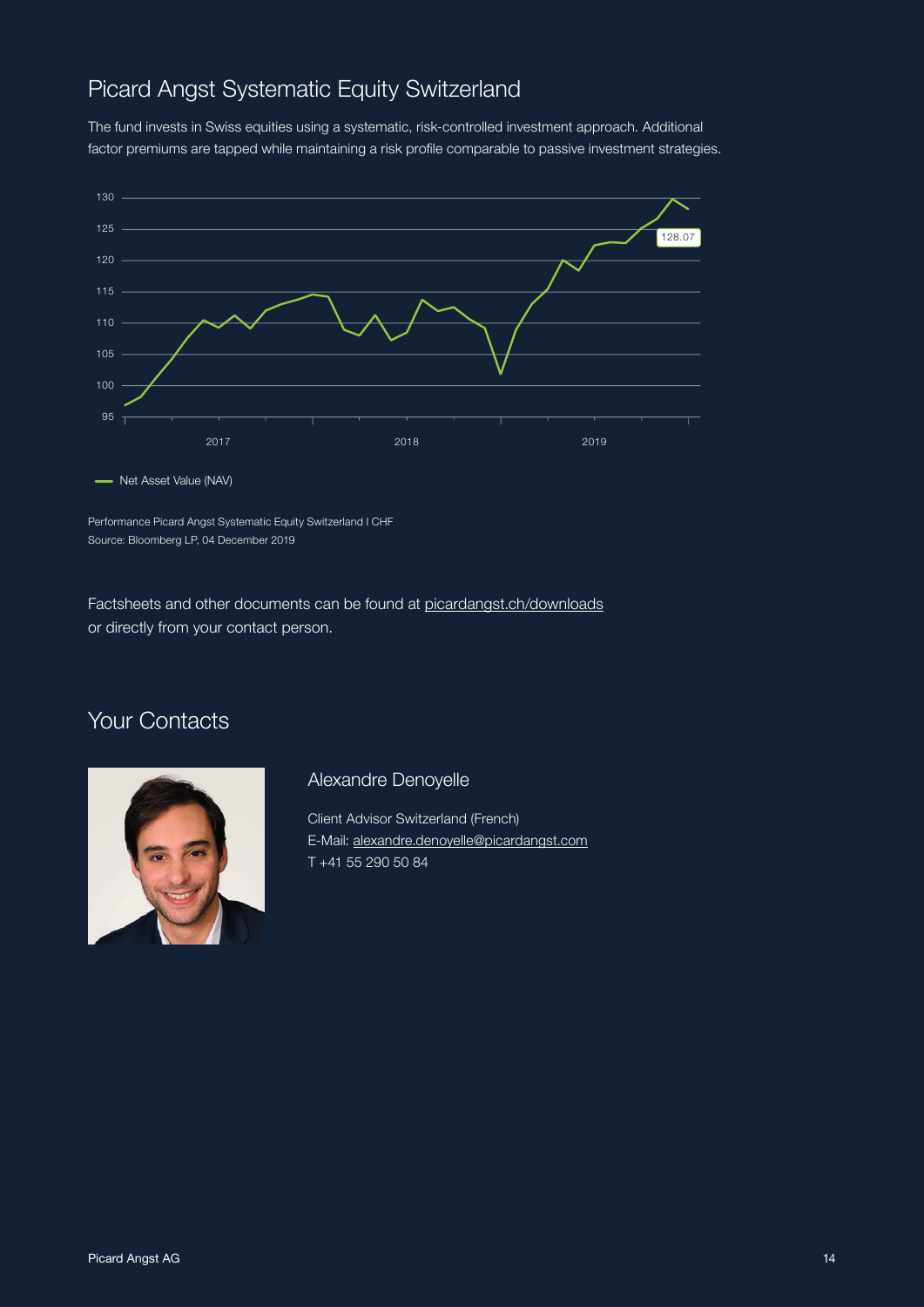# Picard Angst Stabilized European Dividend Income

The Picard Angst Stabilized European Dividend Income Fund is an equity fund that invests in high-dividend European companies. It is suitable for investors who wish to achieve long-term value growth with lower risk on the basis of a defensive investment approach.



Performance Picard Angst Stabilized European Dividend Income I EUR Source: Bloomberg LP, 04 December 2019

Factsheets and other documents can be found at [picardangst.ch/downloads](https://www.picardangst.ch/en/downloads#filtering,search:Stabilized%20European%20Dividend%20Income) or directly from your contact person.

# Your Contacts



#### Alexandre Denoyelle

Client Advisor Switzerland (French) E-Mail: [alexandre.denoyelle@picardangst.com](mailto:alexandre.denoyelle%40picardangst.com?subject=FY%202020%20Outlook%20and%20Comment) T +41 55 290 50 84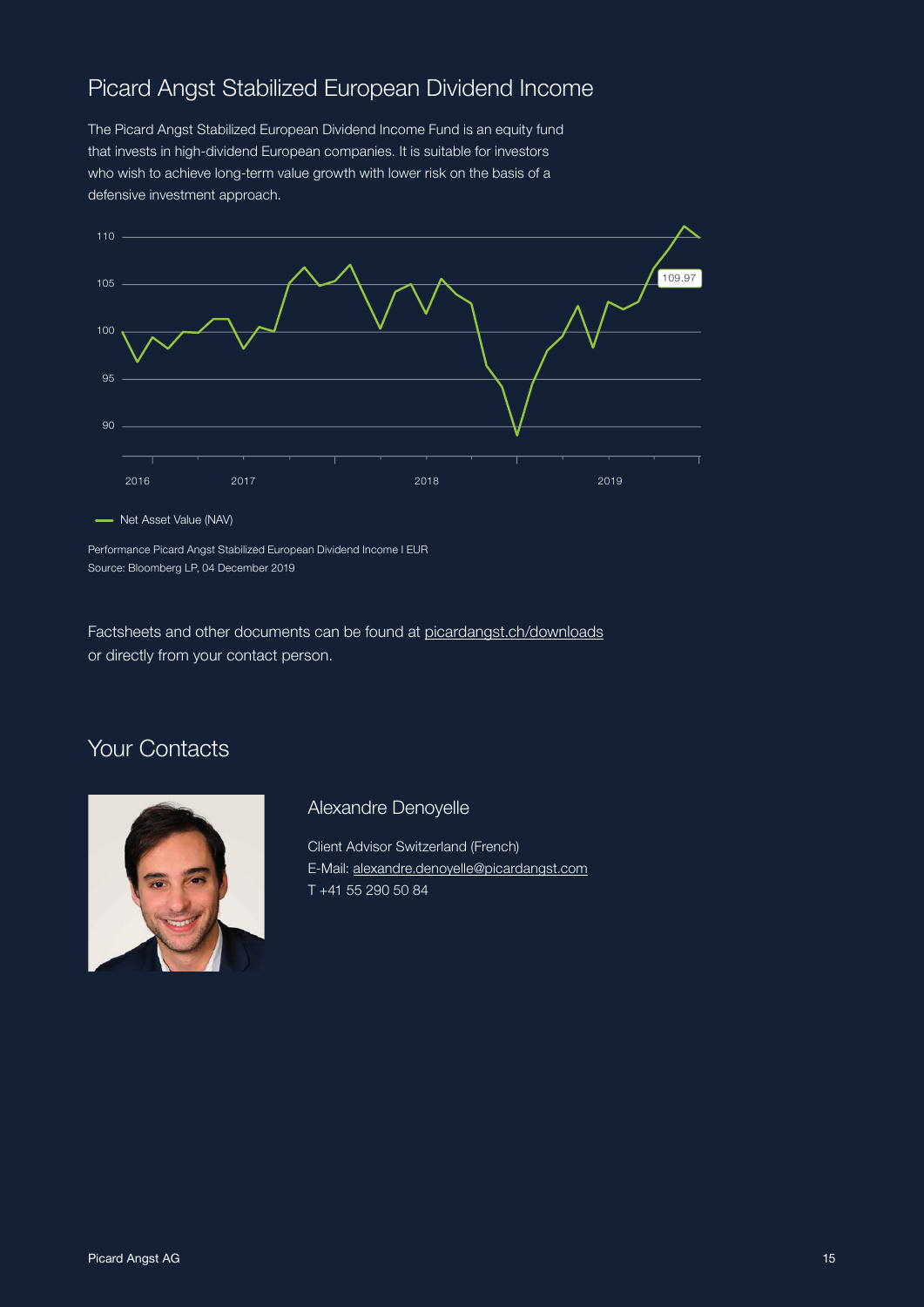# Strategic Allocation Fund

The Strategic Allocation Fund invests in a selection of allocation funds from the world's most successful investment managers. The combination of asymmetric return profiles and data-supported dynamic modelling enables sustained robust performance.



- Net Asset Value (NAV)

Performance Strategic Allocation Fund Source: Bloomberg LP, 04 December 2019

Factsheets and other documents can be found at [picardangst.ch/downloads](https://www.picardangst.ch/en/downloads#filtering,search:Strategic%20Allocation%20Fund) or directly from your contact person.

## Ihr Ansprechpartner



Alexandre Denoyelle

Client Advisor Switzerland (French) E-Mail: [alexandre.denoyelle@picardangst.com](mailto:alexandre.denoyelle%40picardangst.com?subject=FY%202020%20Outlook%20and%20Comment) T +41 55 290 50 84